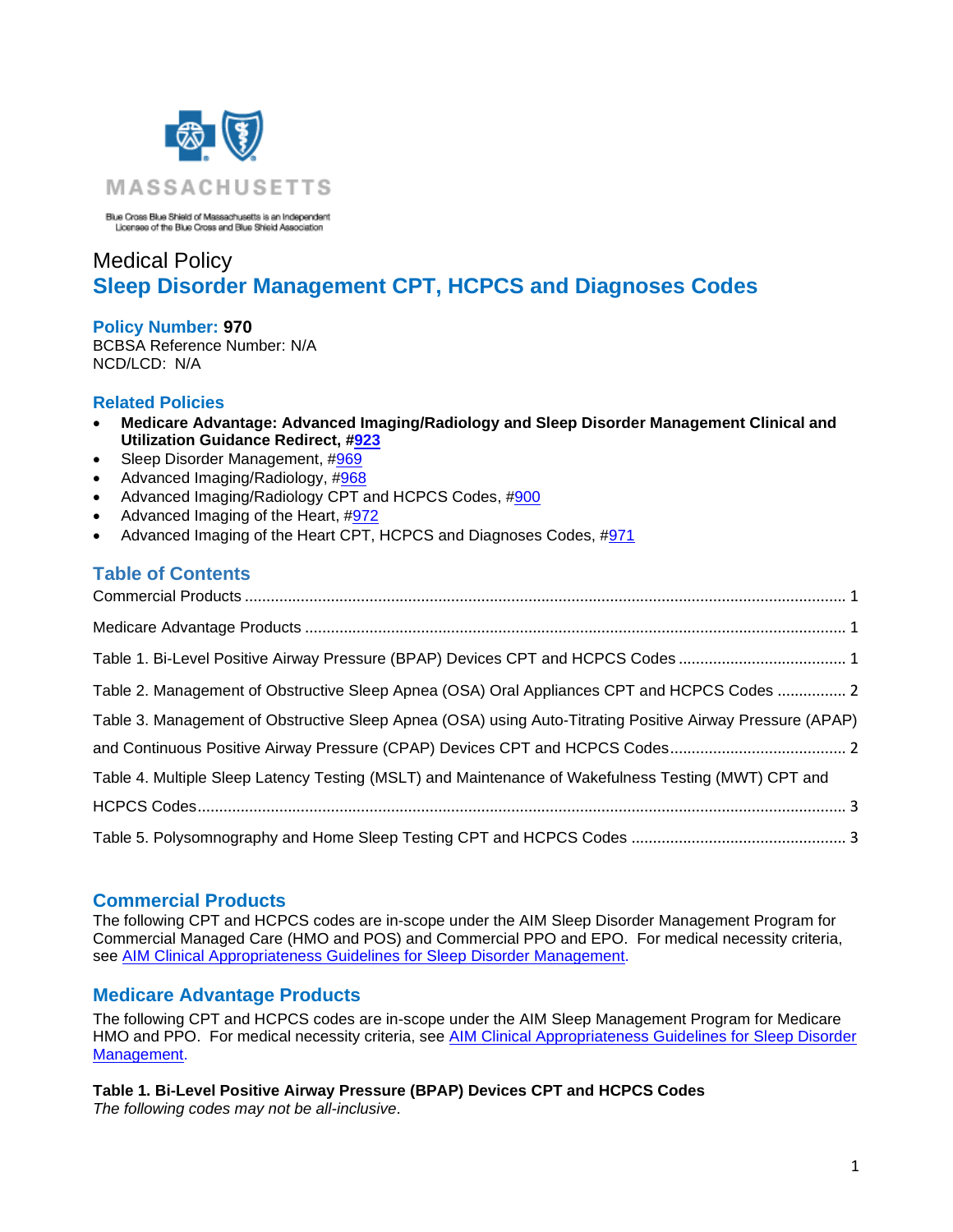| <b>HCPCS Codes</b> | <b>Code Description</b>                                                                       |  |
|--------------------|-----------------------------------------------------------------------------------------------|--|
| E0470              | Respiratory assist device, bi-level pressure capability, without back-up rate feature, used   |  |
|                    | with non-invasive interface (nasal or facial mask)                                            |  |
| E0471              | Respiratory assist device, bi-level pressure capability, with back-up rate feature, used with |  |
|                    | non-invasive interface (nasal or facial mask)                                                 |  |
| E0561              | Humidifier, non-heated, used with positive airway pressure device                             |  |
| E0562              | Humidifier, heated, used with positive airway pressure device                                 |  |
| E1399              | Durable medical equipment, miscellaneous                                                      |  |
| A4604              | Tubing with heating element                                                                   |  |
| A7027              | Combination Oral/Nasal Mask used with positive airway pressure device, each                   |  |
| A7028              | Oral Cushion, Replacement for Combination Oral/Nasal Mask, each                               |  |
| A7029              | Nasal Pillows, Replacement for Combination Oral/Nasal Mask, pair                              |  |
| A7030              | Full Face Mask used with positive airway pressure device, each                                |  |
| A7031              | Face Mask Cushion, Replacement for Full Face Mask                                             |  |
| A7032              | Replacement Cushion for Nasal Application Device                                              |  |
| A7033              | Replacement Pillows for Nasal Application Device, pair                                        |  |
| A7034              | Nasal Interface (mask or cannula type), used with positive airway pressure device,            |  |
|                    | with/without head strap                                                                       |  |
| A7035              | Headgear                                                                                      |  |
| A7036              | Chinstrap                                                                                     |  |
| A7037              | Tubing                                                                                        |  |
| A7038              | Filter, disposable                                                                            |  |
| A7039              | Filter, non-disposable                                                                        |  |
| A7044              | Oral Interface for Positive Airway Pressure Therapy                                           |  |
| A7045              | Replacement Exhalation Port for PAP Therapy                                                   |  |
| A7046              | Water chamber for humidifier, replacement, each                                               |  |

#### <span id="page-1-0"></span>**Table 2. Management of Obstructive Sleep Apnea (OSA) Oral Appliances CPT and HCPCS Codes** *The following codes may not be all-inclusive.*

|       | <b>HCPCS Codes   Code Description</b>                                                |
|-------|--------------------------------------------------------------------------------------|
| E0486 | Oral device/appliance used to reduce upper airway collapsibility, adjustable or non- |
|       | adjustable, custom fabricated, includes fitting and adjustment                       |

#### <span id="page-1-1"></span>**ICD-10 Diagnoses Codes**

| $ICD-10$        | <b>Description</b><br><b>Code</b>                   |
|-----------------|-----------------------------------------------------|
| $G47.3^{\circ}$ | Obstructive sleep apnea<br>. (adult)<br>(pediatric) |

**The following HCPCS code is considered investigational for Commercial Members: Managed Care (HMO and POS), PPO, Indemnity and Medicare HMO Blue and Medicare PPO Blue:**

### **HCPCS Codes**

|       | <b>HCPCS Codes   Code Description</b>                                                |
|-------|--------------------------------------------------------------------------------------|
| E0485 | Oral device/appliance used to reduce upper airway collapsibility, adjustable or non- |
|       | adjustable, prefabricated, includes fitting and adjustment                           |

#### **Table 3. Management of Obstructive Sleep Apnea (OSA) using Auto-Titrating Positive Airway Pressure (APAP) and Continuous Positive Airway Pressure (CPAP) Devices CPT and HCPCS Codes** *The following codes may not be all-inclusive.*

| <b>HCPCS Codes</b> | <b>Code Description</b>                                                              |  |
|--------------------|--------------------------------------------------------------------------------------|--|
| E0561              | Humidifier, non-heated, used with positive airway pressure device                    |  |
| E0562              | Humidifier, heated, used with positive airway pressure device                        |  |
| E0601              | Single level continuous positive airway pressure device or auto-titrating continuous |  |
|                    | positive airway pressure                                                             |  |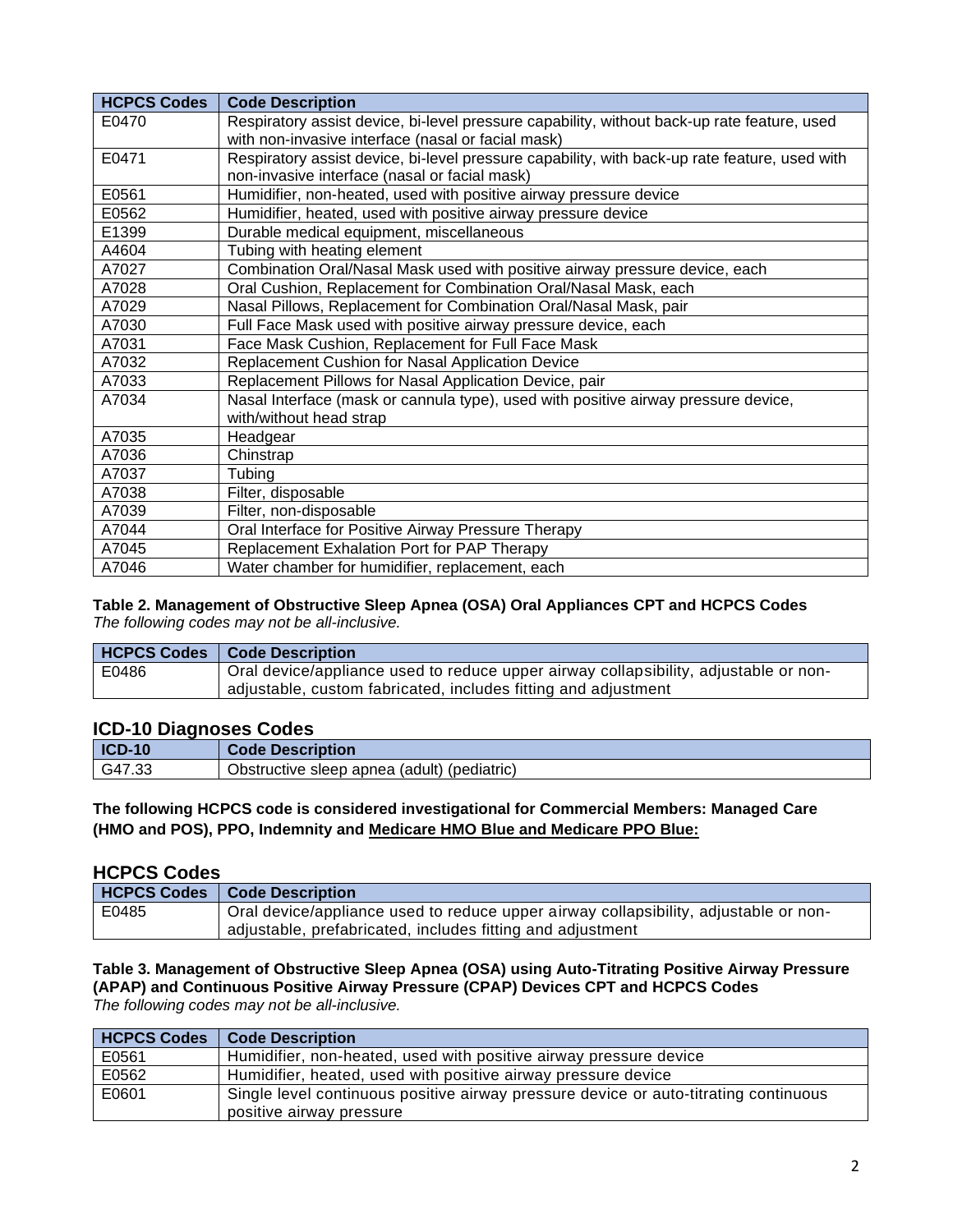| E1399 | Durable medical equipment, miscellaneous                                           |  |
|-------|------------------------------------------------------------------------------------|--|
| A4604 | Tubing with heating element                                                        |  |
| A7027 | Combination Oral/Nasal Mask used with positive airway pressure device, each        |  |
| A7028 | Oral Cushion, Replacement for Combination Oral/Nasal Mask, each                    |  |
| A7029 | Nasal Pillows, Replacement for Combination Oral/Nasal Mask, pair                   |  |
| A7030 | Full Face Mask used with positive airway pressure device, each                     |  |
| A7031 | Face Mask Cushion, Replacement for Full Face Mask                                  |  |
| A7032 | Replacement Cushion for Nasal Application Device                                   |  |
| A7033 | Replacement Pillows for Nasal Application Device, pair                             |  |
| A7034 | Nasal Interface (mask or cannula type), used with positive airway pressure device, |  |
|       | with/without head strap                                                            |  |
| A7035 | Headgear                                                                           |  |
| A7036 | Chinstrap                                                                          |  |
| A7037 | Tubing                                                                             |  |
| A7038 | Filter, disposable                                                                 |  |
| A7039 | Filter, non-disposable                                                             |  |
| A7044 | Oral Interface for Positive Airway Pressure Therapy                                |  |
| A7045 | Replacement Exhalation Port for PAP Therapy                                        |  |
| A7046 | Water chamber for humidifier, replacement, each                                    |  |

#### <span id="page-2-0"></span>**Table 4. Multiple Sleep Latency Testing (MSLT) and Maintenance of Wakefulness Testing (MWT) CPT and HCPCS Codes**

*The following codes may not be all inclusive.*

| CPT codes | <b>Code Description</b>                                                                                                                                                                       |
|-----------|-----------------------------------------------------------------------------------------------------------------------------------------------------------------------------------------------|
| 95805     | Multiple sleep latency or maintenance of wakefulness testing, recording, analysis and<br>interpretation of physiological measurements of sleep during multiple trials to assess<br>sleepiness |

#### <span id="page-2-1"></span>**Table 5. Polysomnography and Home Sleep Testing CPT and HCPCS Codes**

*The following codes may not be all inclusive.*

| <b>CPT codes</b>   | <b>Code Description</b>                                                                                                                                                                                                      |
|--------------------|------------------------------------------------------------------------------------------------------------------------------------------------------------------------------------------------------------------------------|
| 95782              | Polysomnography; younger than 6 years, sleep staging with 4 or more additional<br>parameters of sleep, attended by a technologist                                                                                            |
| 95783              | Polysomnography; younger than 6 years, sleep staging with 4 or more additional<br>parameters of sleep, with initiation of continuous positive airway pressure therapy or bi-level<br>ventilation, attended by a technologist |
| 95800              | Sleep study, unattended simultaneous recording heart rate, oxygen saturation, respiratory<br>analysis (e.g., by airflow or peripheral arterial tone), and sleep time                                                         |
| 95801              | Sleep study, unattended, simultaneous recording; minimum of heart rate, oxygen saturation<br>and respiratory analysis (e.g., by airflow or peripheral arterial tone)                                                         |
| 95806              | Sleep study, unattended, simultaneous recording of heart rate, oxygen saturation,<br>respiratory airflow, and respiratory effort (e. g., thoracoabdominal movement)                                                          |
| 95807              | Sleep study, simultaneous recording of ventilation, respiratory effort, ECG or heart rate, and<br>oxygen saturation, attended by a technologist                                                                              |
| 95808              | Polysomnography; sleep staging with 1–3 additional parameters of sleep, attended by a<br>technologist                                                                                                                        |
| 95810              | Polysomnography; sleep staging with 4 or more additional parameters of sleep, attended by<br>a technologist                                                                                                                  |
| 95811              | Polysomnography; sleep staging with 4 or more additional parameters of sleep, with<br>initiation of continuous positive airway pressure therapy or bi-level ventilation, attended by a<br>technologist                       |
| <b>HCPCS Codes</b> | <b>Code Description</b>                                                                                                                                                                                                      |
| G0398              | Home sleep study with type II portable monitor, unattended; minimum of 7 channels:<br>EEG, EOG, EMG, ECG/heart rate, airflow, respiratory effort and oxygen saturation                                                       |
| G0399              | Home sleep study with type III portable monitor, unattended; minimum of 4 channels: 2                                                                                                                                        |